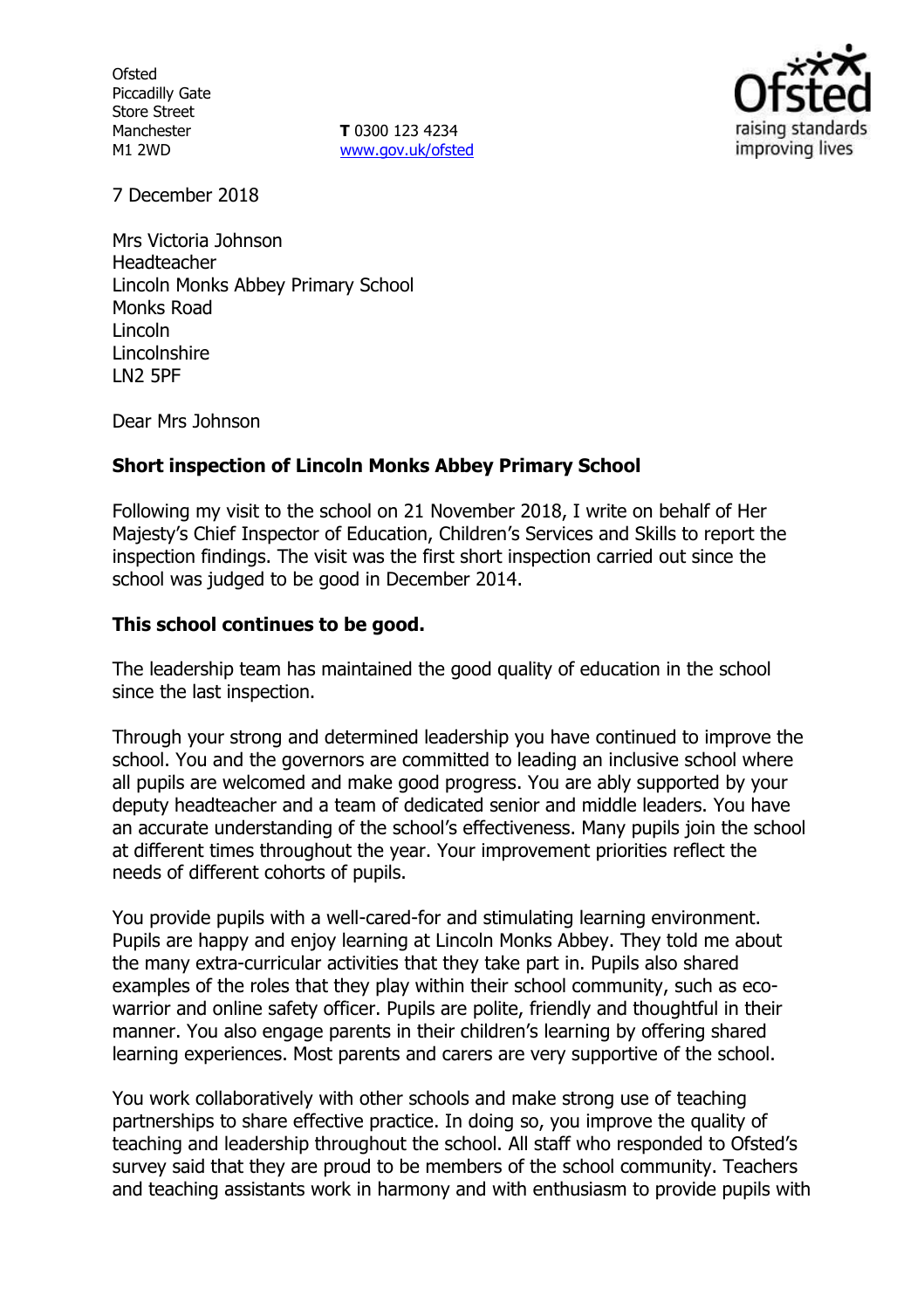

interesting and engaging learning experiences. Pupils are keen to take part in learning and work well together. Teachers use questioning skilfully to check on pupils' understanding and, increasingly, to deepen pupils' thinking.

Pupils have continued to make good progress throughout the school since the last inspection. Children in the early years continue to make strong progress. A higher proportion now reach a good level of development. Over time, the proportion of pupils reaching the expected standard in the national Year 1 phonics screening checks has also remained in line with the national average.

The members of the governing body bring a range of skills and experience to their roles. They know the school well and fulfil their responsibilities conscientiously. Governors have a good understanding of the actions that you take to improve pupils' progress. They validate the wealth of information that you share with them through regular visits to the school.

You have taken effective action to improve the areas identified at the school's last inspection. You were asked to ensure that teachers set work that is challenging enough for pupils to achieve their best. You have reorganised how lessons are structured. This has created more opportunities for different groups of pupils to be challenged in their learning. Alongside this, teachers plan tasks that are better matched to pupils' needs. Both the most and least able pupils make consistently good progress and reach standards similar to the national averages for these ability groups.

Inspectors also asked you to improve the quality of teaching by making it clear what teachers expect pupils to learn. Pupils now know what their learning objectives are. This was evident in the lessons that I visited and in pupils' workbooks. Pupils could also explain to me the purpose of the tasks that they were completing. You have also reviewed and amended the school's marking and feedback policy. Pupils spoke positively about the guidance that teachers offer to help them improve their work. They also explained that sometimes this involves being set more difficult tasks, which helps them to learn new things.

During the inspection, we discussed the steps needed to improve the school's effectiveness further. The new programme in mathematics does not yet meet the needs of some groups of pupils. In addition, opportunities for pupils to explain their mathematical understanding are not yet fully embedded. In reading, boys do not routinely make as much progress as the girls.

# **Safeguarding is effective.**

All safeguarding arrangements are fit for purpose. You ensure that safeguarding throughout the school has a high profile. Leaders have carried out all the necessary checks on the suitability of staff and volunteers to work with children. You and your experienced safeguarding team keep staff well informed about safeguarding matters. Staff are vigilant and caring in their daily routines. They understand, and make effective use of, the school's procedures for reporting any concerns where a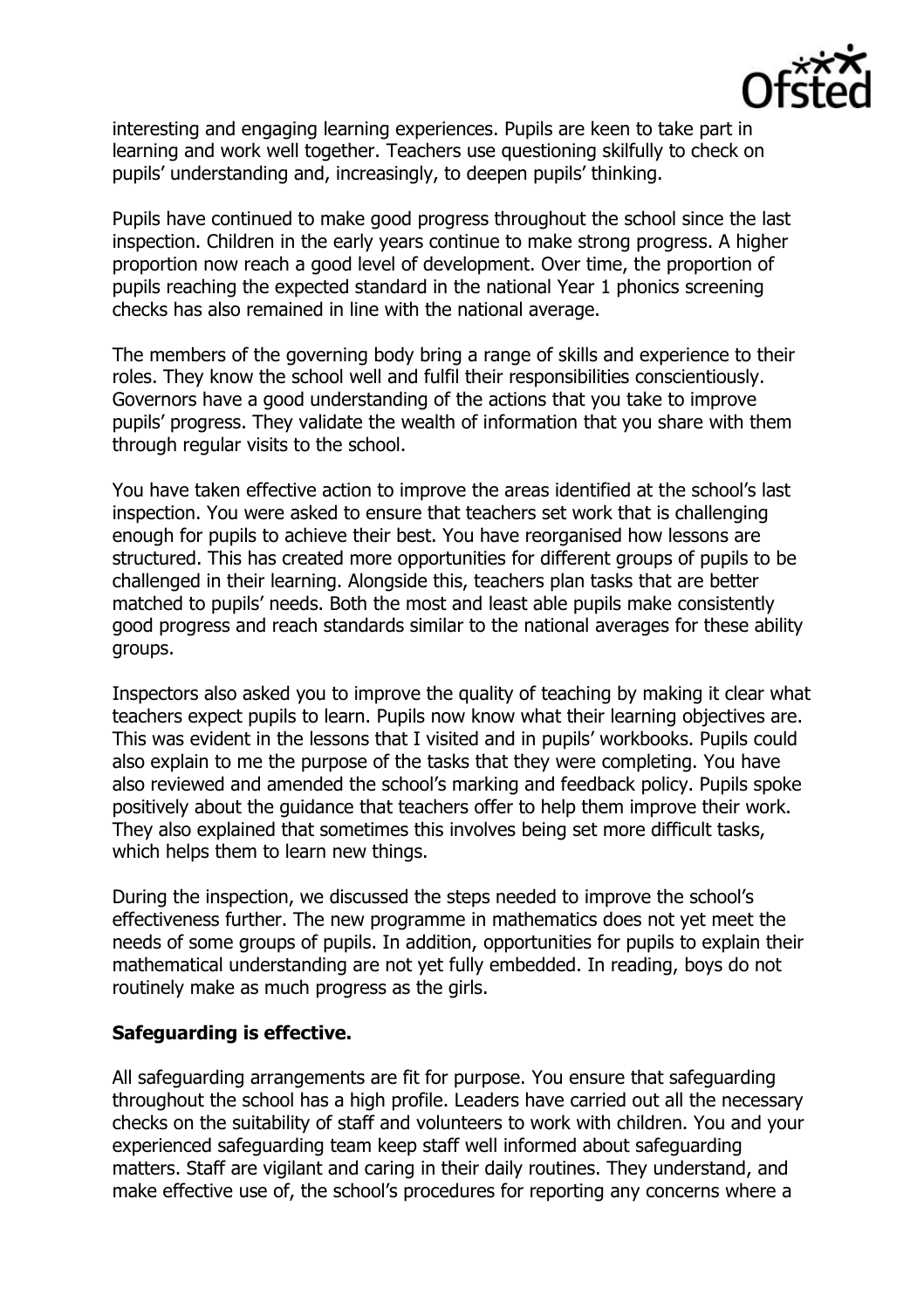

pupil may be at risk.

You have strong relationships with other agencies and access any extra support that pupils or their families may need. Pupils told me unanimously that they feel safe in school. They explained that this is because adults are around to look out for them and that they are taught how to keep themselves safe. Pupils understand the different forms of bullying and racism. Most parents who responded to Ofsted's online survey, Parent View, said that their children feel safe.

# **Inspection findings**

- **Pupils' progress in mathematics at key stage 2, although good over time, has** seen a little variation for different cohorts of pupils. Comparisons with national averages are often skewed, because many pupils join the school at different times of the school year. When pupils complete most of their education in the school, progress is consistently good. This includes the high proportion of pupils who speak English as an additional language.
- Leaders are not complacent about the good progress pupils make in mathematics and have taken action to improve pupils' progress further. The new mathematics teaching programme is proving to be popular with pupils. Teachers provide pupils with a range of resources to structure their learning and ensure that pupils apply their mathematical skills to solve problems. Pupils are also developing a better understanding of how they arrive at their answers. This is not yet, however, helping pupils to reach a greater depth in their learning. The progress made by some groups of pupils is hindered because the prescribed activities are sometimes too difficult or insufficiently demanding.
- Pupils typically make good progress in reading. In 2018, however, pupils' progress in reading by the end of key stage 2 had dipped. Leaders have taken action to improve pupils' reading. They have involved pupils in increasing the school's supply of reading books. Pupils now enjoy reading on a daily basis. Guided reading lessons are more focused on developing pupils' specific reading skills. The pupils I listened to reading were fluent and confident. They were able to explain to me what they had read and showed a firm understanding of the stories that they were reading.
- Leaders have also identified that pupils' vocabulary is not broad enough to make accurate inferences about the texts they are reading. In all learning opportunities, teachers now draw out specific words to expand pupils' knowledge. Pupils showed me examples of their work where they had looked up the meaning of the words that they had not understood.
- Disadvantaged pupils make good progress during their time at the school. Leaders use the pupil premium funding particularly well to ensure that disadvantaged pupils achieve well in the Year 1 national phonics screening checks. Sometimes, however, disadvantaged pupils join the school towards the end of the key stage and gaps between their attainment and the national averages do not close in this time. To improve this, leaders provide all disadvantaged pupils with an adult mentor and a targeted programme of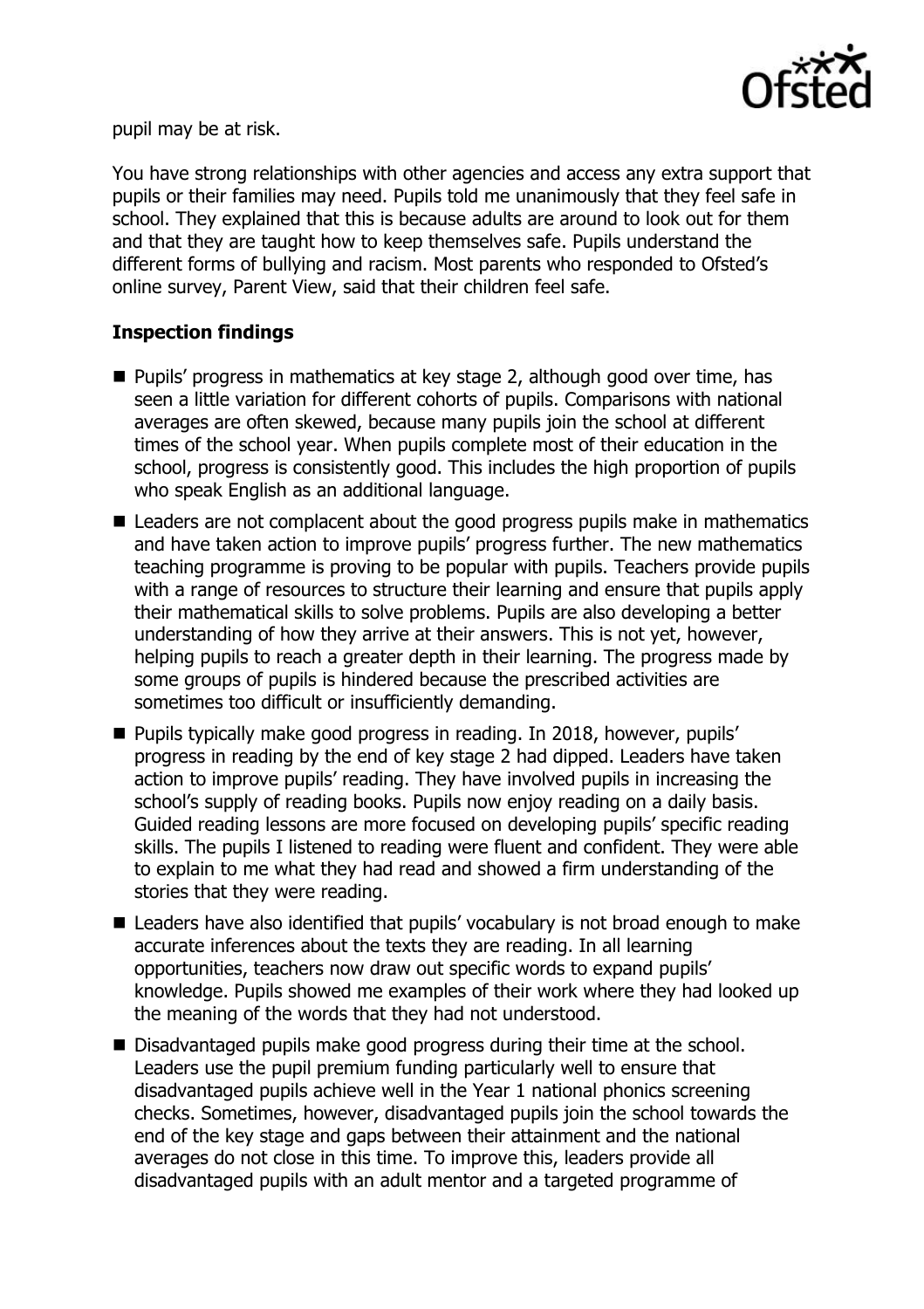

support.

■ Historically, the boys have not made as much progress as the girls. Leaders have adopted alternative teaching approaches that motivate the boys more in their learning. The boys I spoke with felt confident about, and well supported in, their learning. During observations, boys were keen to take part and were articulate when answering questions. They displayed a good understanding of the activities they were completing. The school's assessment information shows that more boys, currently in the school, are making similar progress to the girls. This is not yet, however, consistent across all year groups in reading.

# **Next steps for the school**

Leaders and those responsible for governance should ensure that:

- $\blacksquare$  they review and adapt the new mathematics programme to better meet the needs of different groups of pupils
- teachers further develop pupils' reasoning skills in mathematics and increase the proportion of pupils who reach a greater depth in their learning
- $\blacksquare$  they increase the proportion of pupils who make strong progress in reading, especially the boys.

I am copying this letter to the chair of the governing body, the regional schools commissioner and the director of children's services for Lincolnshire. This letter will be published on the Ofsted website.

Yours sincerely

Vondra Mays **Ofsted Inspector**

# **Information about the inspection**

During the inspection, I discussed leaders' self-evaluation of the school, and shared my key lines of enquiry. I held meetings with you, the deputy headteacher, a range of staff and members of the governing body. With you, I observed pupils' learning in several lessons.

I observed pupils' behaviour during lessons and around the school. I spoke with pupils informally and met formally with a group of pupils. I also listened to pupils in Year 2 and Year 3 read and examined samples of pupils' work.

In addition, I considered a range of documents. These included the school improvement plan and records relating to pupils' progress, attainment and attendance. I considered the parents' responses to Ofsted's online survey, as well as pupil and staff survey responses. I reviewed the school's safeguarding practices. The school's website was also checked to confirm whether it meets the